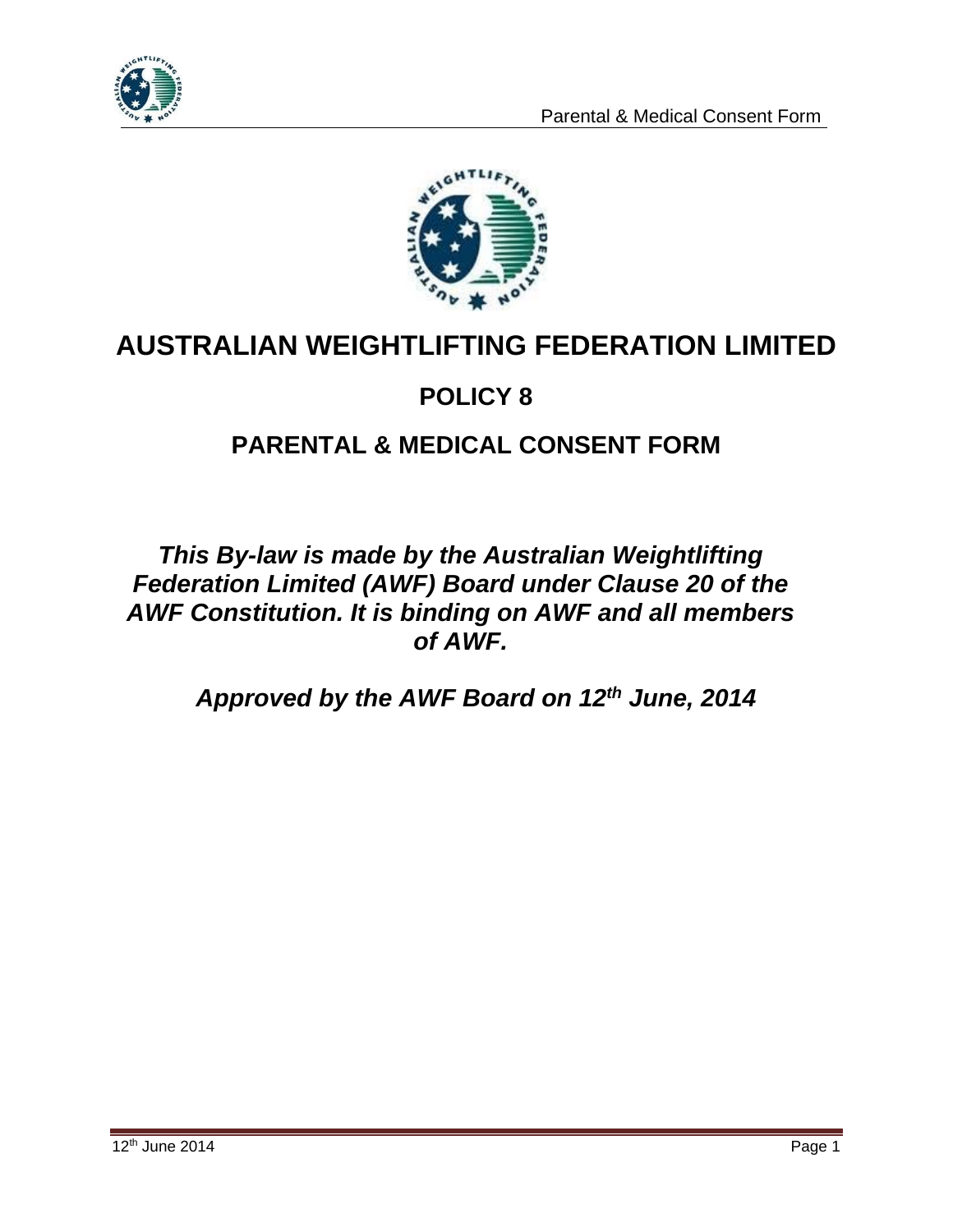



#### **PARENTAL CONSENT FORM FOR MINORS (UNDER 18)**

I hereby give my consent for my child:

Child's Name……………………………………………………………………………………

|          |                               | To participate in any activity arranged, or participated in, by the Australian Weightlifting |  |
|----------|-------------------------------|----------------------------------------------------------------------------------------------|--|
|          | Federation Limited during the | Weightlifting Championships that will take                                                   |  |
| place in | during the period             | $201$ _.                                                                                     |  |

I hereby give my permission for my child to use such known forms of transport, including air transport, for such travelling as may be deemed necessary.

I agree that, during the period of the aforesaid Weightlifting Championships in which my child participates, and during such travelling and other activities as may be deemed necessary, my child shall be under the direction of transport chaperones or the persons duly appointed in charge of the Team in which he/she is included.

My child and I have read, understand and agree to abide by the conditions of the Team Member Declaration as depicted through our signature sign-off.

Signed ………………………………………………………………… (Parent / Guardian)

Printed Name…………………………………………………………..(Parent /Guardian)

Date: ……/……/……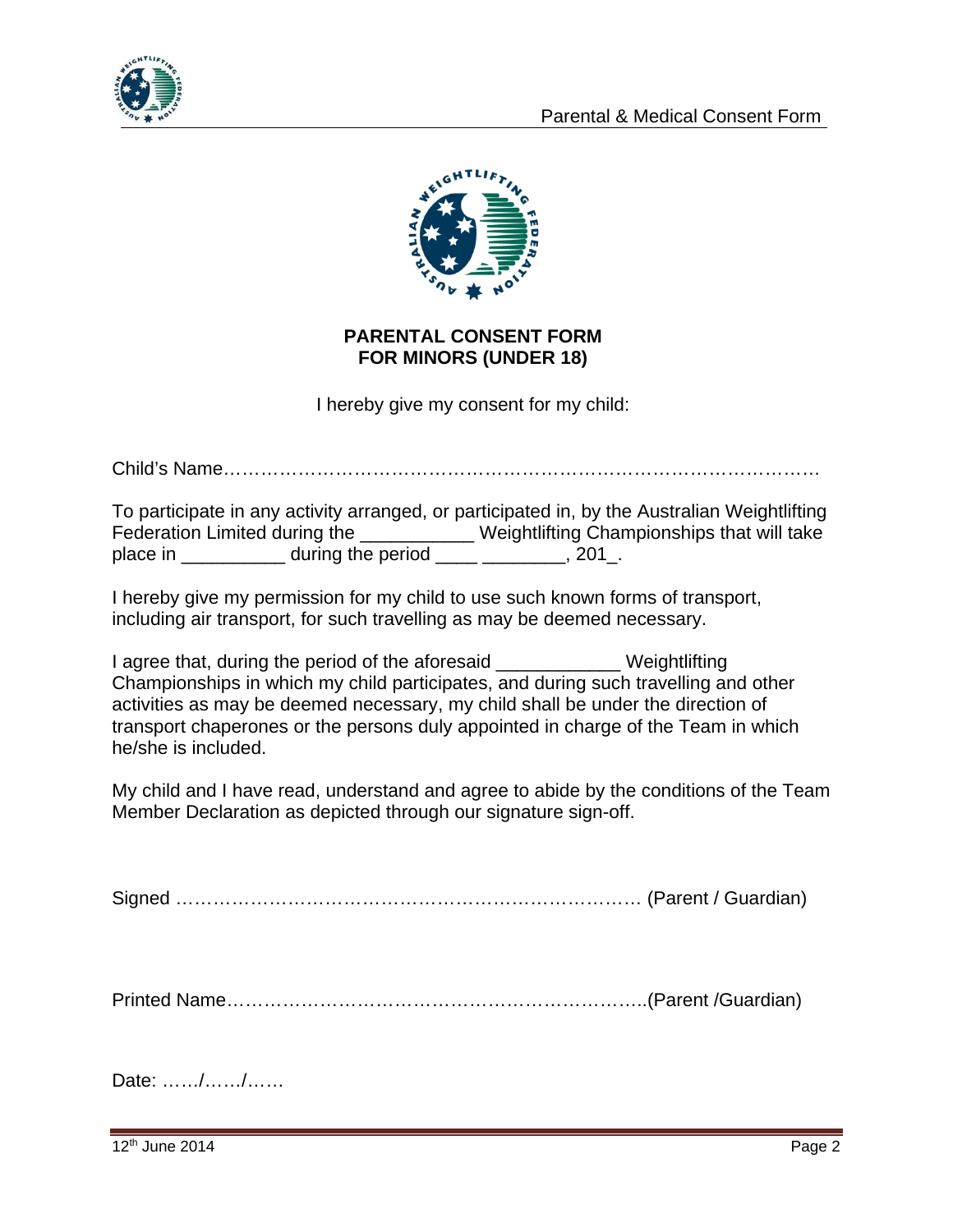



#### **TEAM MEMBER'S DECLARATION**

As a selected member of an Australian Weightlifting Federation Limited (AWF) team I declare that whilst acting as a member of said team, including time spent in transit to and from the place of competition/camp, I will:

- Obey all lawful and reasonable directions of the team officials appointed by the AWF.
- Obey all rules applicable to the place of team accommodation and respect and show due care for the property of others.
- Show due care and consideration for fellow team members, team officials, competition officials and members of the general public.
- Not smoke if under the age of 18 years.
- Not smoke within the confines of the designated team accommodation regardless of any entitlement that I may have to do so.
- Not partake of alcoholic beverages if under the age of 18 years.
- Not partake of alcoholic beverages within the confines of the designated team accommodation regardless of any entitlement that I may have to do so.
- Conduct myself in a manner which reflects favourably on me and on the Australian Weightlifting Federation Limited.
- Accept full responsibility for any charge, claim, injury, damage or liability arising from, or caused by, or associated with, a breach of this code in part or in its entirety, by me.

|                                             | Parent/guardian *------------------------     |
|---------------------------------------------|-----------------------------------------------|
|                                             |                                               |
| Signature --------------------------------- | Signature ----------------------------------- |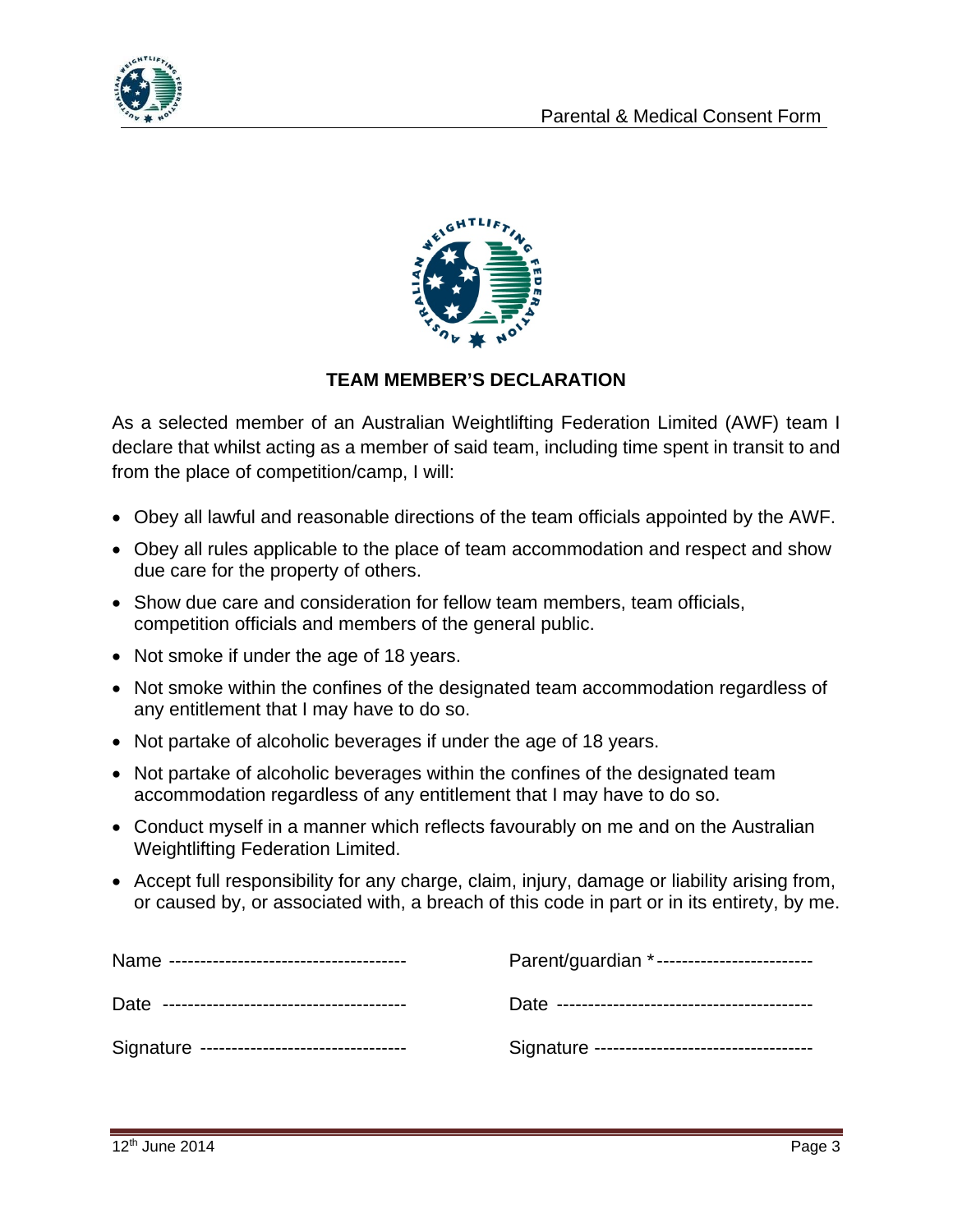

\* Parent/guardian also required to sign if the team member is under 18 years of age.



### **AWF MEDICAL INFORMATION AND CONSENT FORM CONFIDENTIAL**

Please sign below.

I/We of (address)  $\blacksquare$ 

provide consent to AWF team officials for the \_\_\_\_\_\_\_\_\_\_\_ Weightlifting Championships taking place in \_\_\_\_\_\_\_\_\_\_ during the period \_\_ \_\_\_\_, 201 seeking medical or dental advice on behalf of my/our child as they see fit in the event of accident or illness. If, in the opinion of the attending medical or dental practitioner or medical officer, my/our child requires medical or dental attention or treatment including but not limited to the administration of anaesthetic, blood transfusion or the performance of any surgical operation, I/we consent to such medical or dental practitioner or medical officer giving such treatment.

\_\_\_\_\_\_\_\_\_\_\_\_\_\_\_\_\_\_\_\_\_\_\_\_\_\_\_\_\_\_\_\_\_\_\_\_\_\_\_\_\_\_\_\_\_\_\_\_\_\_\_\_\_\_\_

I/we certify that the accompanying team officials will take all reasonable care of my child, however, neither they nor the AWF will be responsible for the cost of any medical or dental attention or treatment administered to my child.

The accompanying team officials will not be responsible for any act or omission of any medical or dental practitioner or medical officer attending or treating my child.

Parent/Guardian: ………………………………………………………………………

(Signature)

Child:……………………………………………………………………………………..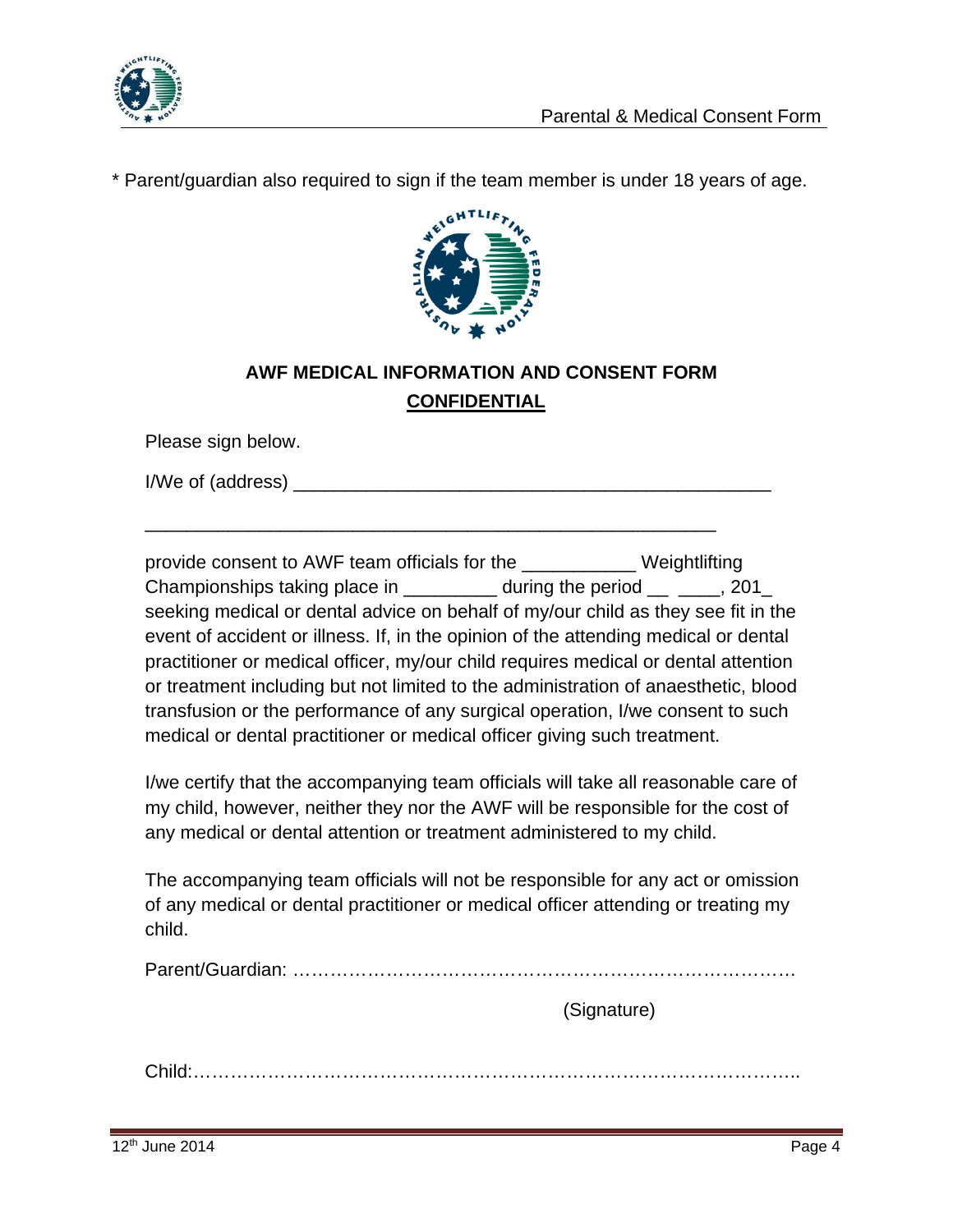

Parental & Medical Consent Form

Date:………./………../ 20

(Signature)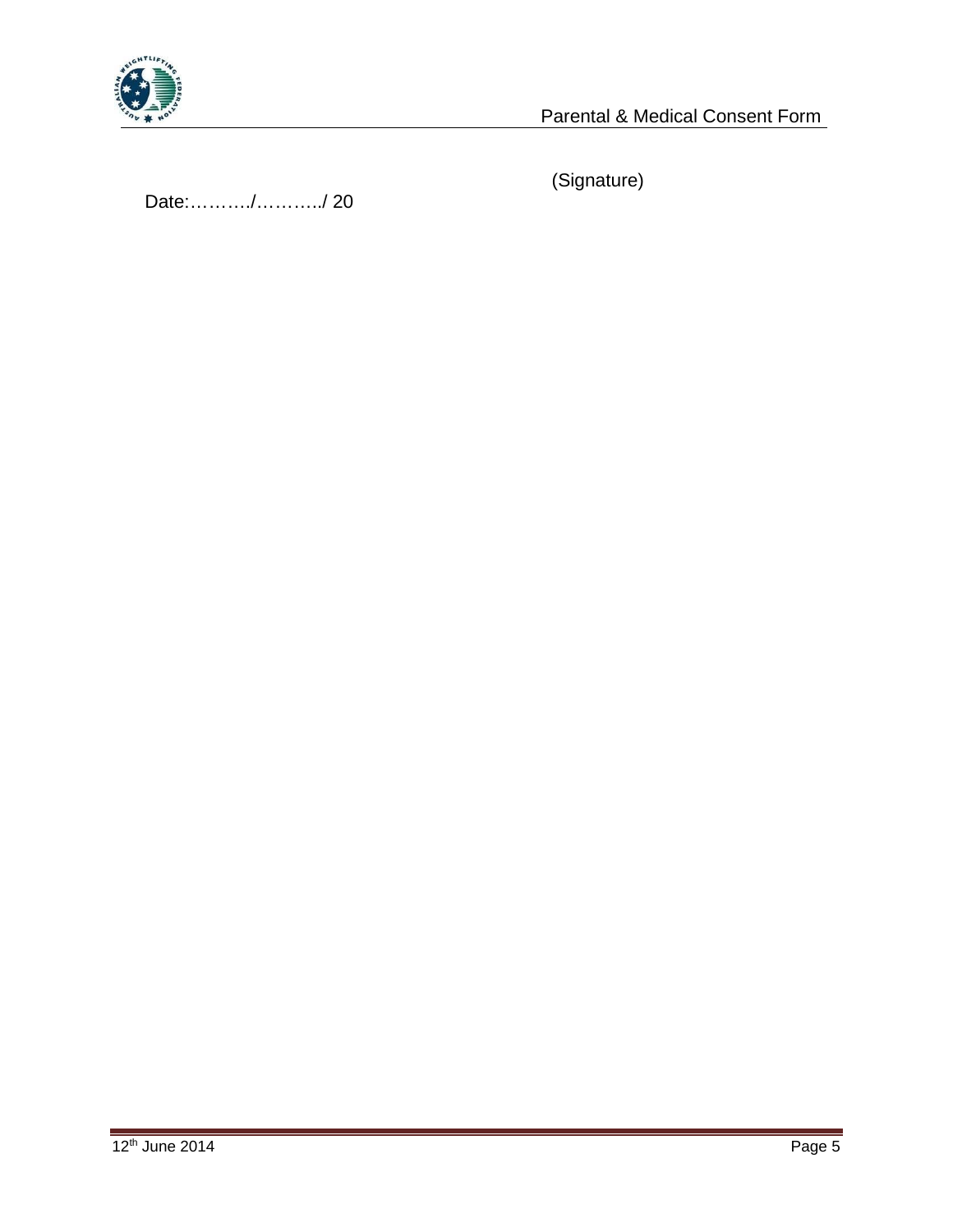

#### **AWF TEAM MEMBER MEDICAL DETAILS**

| Telephone/Mobile                                                               |
|--------------------------------------------------------------------------------|
|                                                                                |
| 1. Emergency Contacts                                                          |
| (i).                                                                           |
| Relationship to                                                                |
|                                                                                |
| (ii)                                                                           |
| Relationship to                                                                |
| (wk)                                                                           |
| 2. Does your child have any special dietary requirements? $\Box$ YES $\Box$ NO |
| If yes, please give                                                            |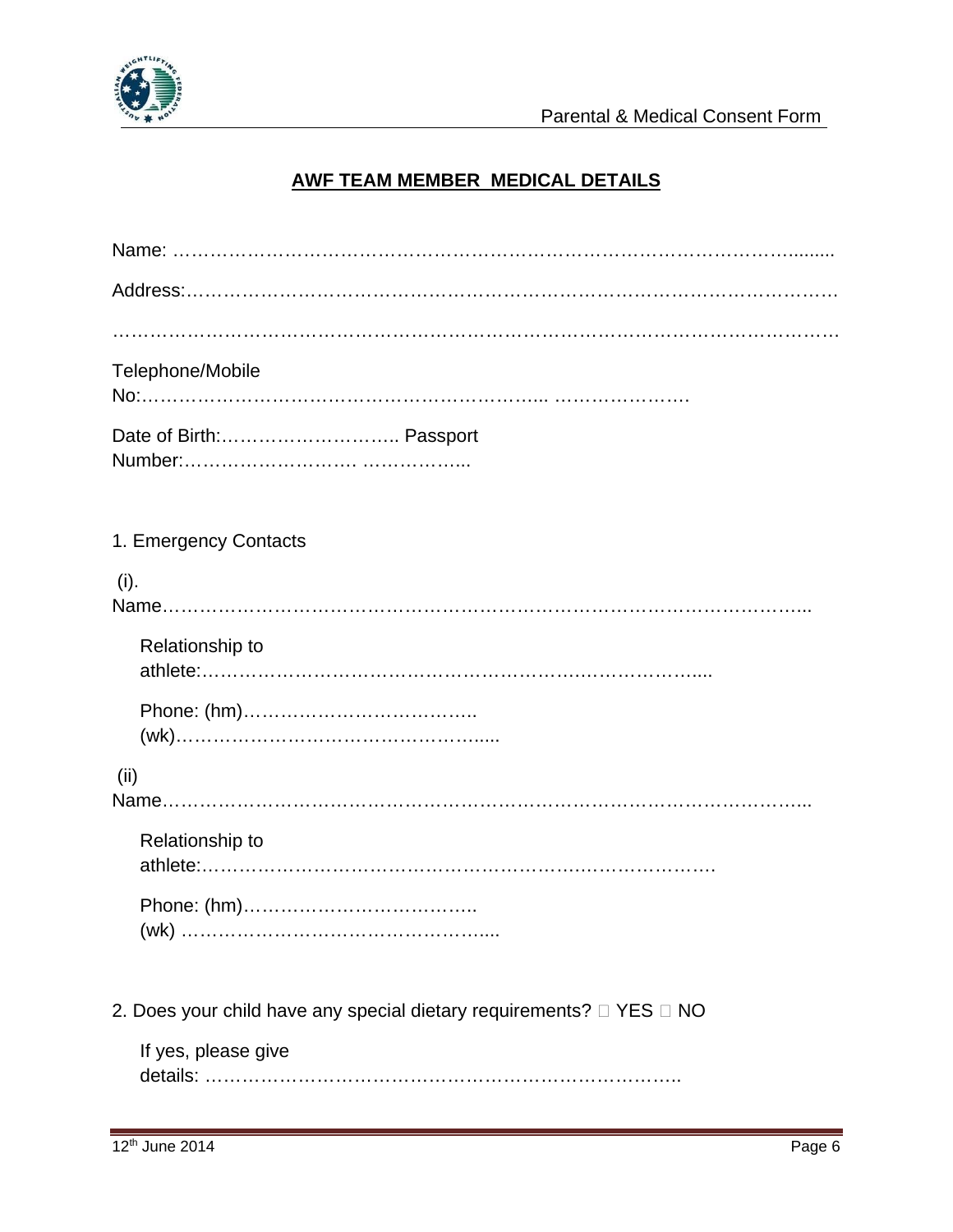

| 3. Please indicate if your child suffers from any medical conditions that AWF team     |
|----------------------------------------------------------------------------------------|
| 4. If your child requires medication, please provide the following information:        |
| a) Name of                                                                             |
| b)                                                                                     |
| c) Time(s) dosage to be                                                                |
| Any other                                                                              |
| 5. Does your child have any allergies/intolerances to anything, including medications? |
| □ YES<br>$\Box$ NO                                                                     |
| If yes, please specify (include appropriate                                            |

Blood Type (if known):……………………………………………………………………….

6. Date of last injection for Hepatitis B: TETANUS:……………………………… ….

7. Is there any other relevant information the AWF team officials should be aware of?